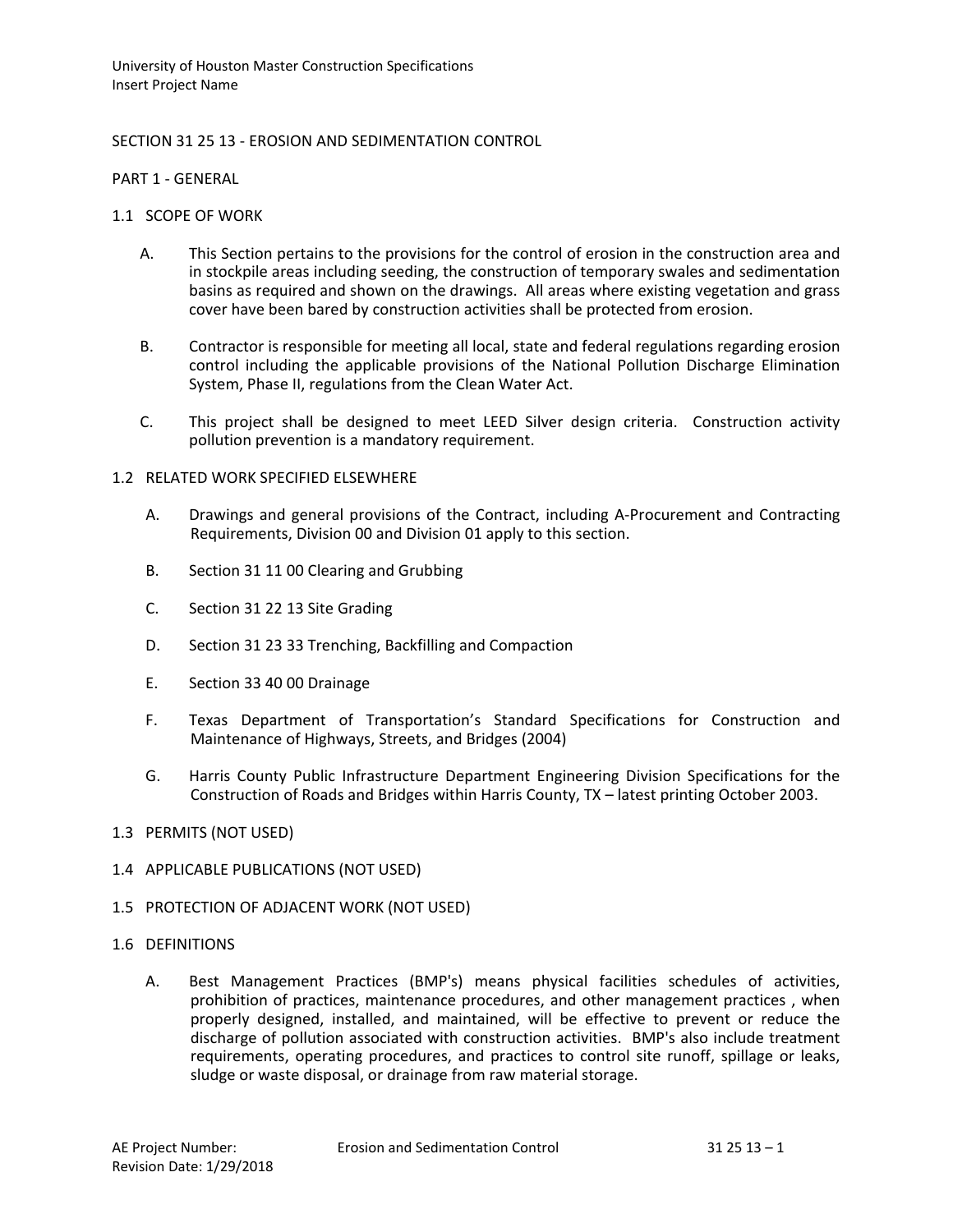- B. Block Sodding: Sodding for erosion control and for final stabilization shall consist of providing and planting Bermuda grass, San Augustine grass, or other acceptable sod along or across such areas as are designated on the drawings and in accordance with the specification requirements herein outlined.
- C. Hydromulch Seeding: Seeding, followed by the application of a mulch erosion control blanket shall consist of preparing the ground, sowing of seeds, application of a fertilizer, and stabilization with mulch consisting of a biodegradable fiber along and across such areas as are designated on the plans and in accordance with these specifications
- D. Silt Fence: The reinforced filter fabric barrier consists of geotextile fabric supported by a net reinforced fence stretched across and attached to supporting posts or frame and entrenched. Work shall be performed during construction operations and prior to final stabilization to control erosion and sedimentation as designated on the plans and in accordance with these specifications.
- E. Inlet Protection Barriers: The inlet protection barrier consists of a geotextile fabric (filter fabric) supported by a net reinforced fence structure and constructed around a storm drain inlet, catch basin, or culvert. An alternative design of the inlet protection barrier, as approved by the Engineer, consists of fiber rolls placed around a frame, staked in place (or weighted down with clean gravel bags), and constructed around a storm drain inlet, catch basin or culvert. This work shall be performed during construction operations and prior to final stabilization to control erosion and sedimentation. As designated on the plans and in accordance with these specifications.
- F. Sediment Basins: A sediment basin is a temporary basin or dam constructed across a waterway or excavated location to intercept sediment-laden runoff and to trap and retain the sediment. A sediment basin is usually installed at points of discharge from drainage areas greater than 5 acres. Work shall be performed during construction operations and prior to final stabilization to control erosion and sedimentation as designated on the plans and in accordance with these specifications.
- G. Stabilized Construction Access: This work shall consist of the installation of temporary erosion protection and sediment control stabilized construction access - type I, rock, utilized during construction operations and prior to final stabilization, in accordance with these specifications and construction drawings
- H. Rock Filter Dams: Rock filter dams are temporary berms constructed of stone to intercept and slow storm water runoff to retain sediment on the construction site.
	- 1. Depending upon the type of rock filter dam specified in the construction plans as Type 1, 2, 3, or 4, the aggregate fill may be unwrapped, wrapped in twisted hexagonal wire mesh, or confined in a gabion wire basket. Applications of RockFilter Dams are as follows:
		- a. Type 1 dams may be used at toe of slopes, around inlets, in small ditches, and at dike or swale outlets. Type 1 dams are recommended for erosion and sediment control from a drainage area of 5 acres or less.
		- b. Type 2 dams may be used in ditches and at dike or swale outlets.
		- c. Type 3 dams may be used in stream flow.

AE Project Number: Erosion and Sedimentation Control 31 25 13 – 2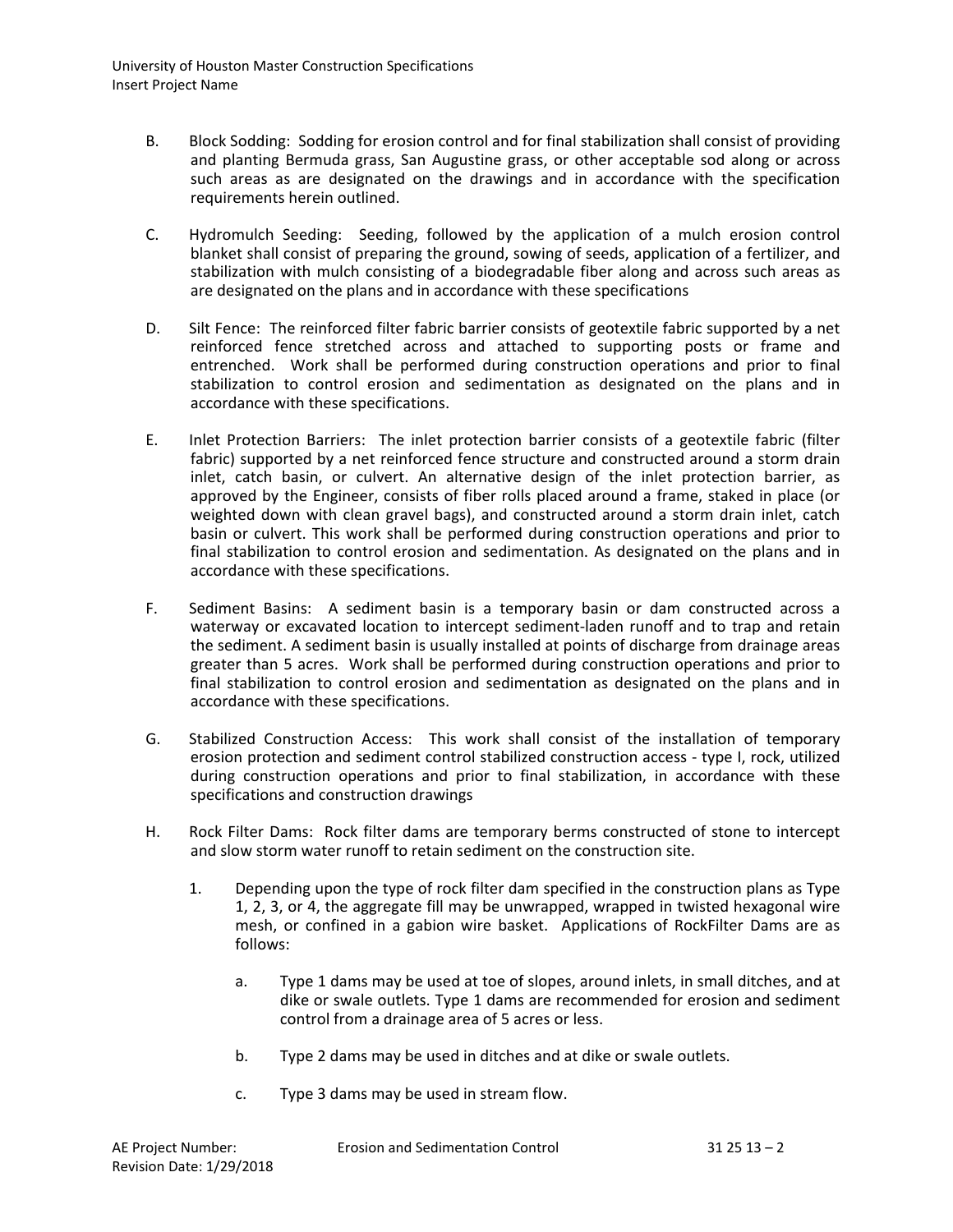d. Type 4 sack gabions may be used in ditches and smaller channels to form an erosion and sediment control dam

#### 1.7 QUALITY ASSURANCE

- A. Codes and Standards: Install and maintain erosion control systems in compliance with all authorities having jurisdiction.
- 1.8 PROJECT/SITE CONDITIONS (NOT USED)
- 1.9 SUBMITTALS (NOT USED)

## PART 2 - PRODUCTS

- 2.1 SUSTAINABLE MATERIALS
	- A. Contractor shall strive to utilize sustainable materials, which include rapidly renewable materials, regional materials, regionally manufactured materials, regionally extracted materials, recycled contents.
	- B. This project is intended to meet LEED silver criteria.

#### 2.2 GRASS

- A. Materials for erosion control seeding shall conform to TxDOT Item 164.
- B. Materials for erosion control sodding shall conform to TxDOT Item 162.

#### 2.3 FERTILIZER

A. Materials for fertilizing erosion control seeding and/or sodding shall conform to TxDOT Item 166.2

#### 2.4 WATER

- A. Use clean potable water for maintaining the grass developed after erosion control seeding and/or sodding. \*[REVIEWER CAN ENTERTAIN GREEN OPTIONS OF USING OTHER WATER SOURCES BESIDES POTABLE WATER. EXPAND DESCRIPTIONS HERE] Water shall be reasonably clean and free of oil, salt, acid, alkali, sugar, vegetable matter or other substances injurious to the finished product.
- B. Water sources other than the local municipal domestic water supply must be approved by the Owner.
- C. If onsite reclaimed water sources are used, tanks and apprentices must be clearly marked with the words "non-potable" water.

#### 2.5 SILT FENCE

A. Geotextile fabric for Silt Fences must meet the TxDOT Departmental Material Specifications DMS 6230 Temporary Sediment Control Fence Fabric.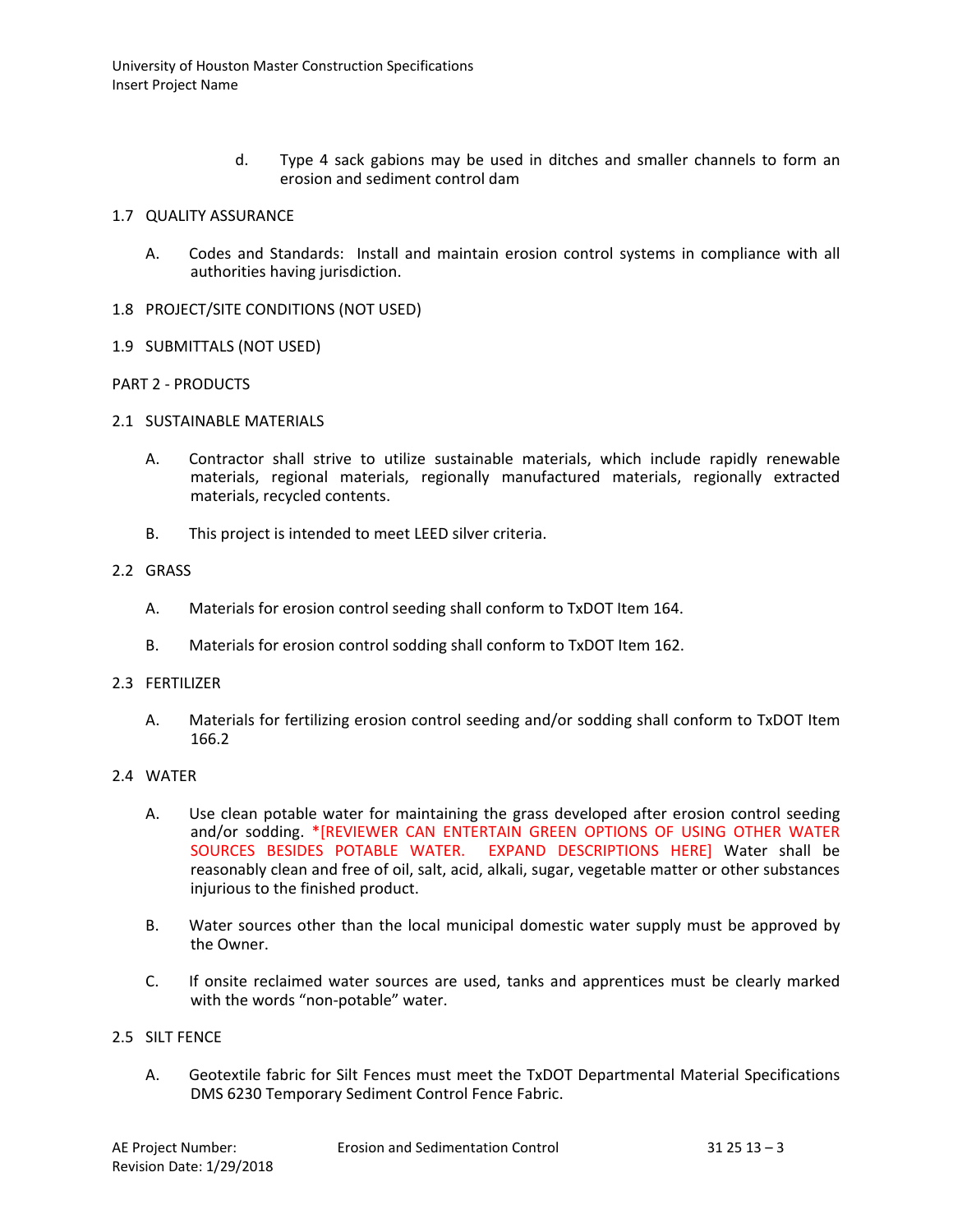## 2.6 STRAW BALES

- A. Standard rectangular hay bales bound by baling wire, clean and dry
- 2.7 INLET PROTECTION BARRIERS
	- A. Geotextile per 2.5 Silt Fence above.
	- B. Hardwood Posts shall be 2x2 minimum length 4 feet.
	- C. Net reinforced fence shall be 2 inch by 4 inch welded wire fabric mesh. The mesh support height shall be the equivalent height, or greater, of the geotextile fabric to be attached.
- 2.8 STABILIZED CONSTRUCTION ACCESS
	- A. Materials to be per TxDOT spec section 506.2.E.1 for Type 1

## 2.9 ROCK FILTER DAM

- A. Materials. Geotextile fabric shall consist of a woven monofilament or spunbond nonwoven fibers consisting of long-chain synthetic polymers composed of at least 95 percent by weight of polyolefins. Geotextile fabric shall equal or exceed the following average roll values or as directed by the Engineer:
	- 1. Minimum average roll value.
	- a. Elongation  $3$  50 percent.
	- b. Grab Strength 200 pounds.
	- c. Puncture Strength 75 pounds.
	- d. UV Stability (retained strength) 50 percent after 500 hours of exposure.
	- 2. Maximum average roll value.
	- a. Apparent Opening Size (AOS) 0.6 mm/#30 US sieve.
- B. Geotextile fabric shall be resistant to commonly encountered soil chemicals, mildew, rot, insects, and deterioration resulting from exposure to sunlight or heat. Geotextile fabric shall provide an expected useable life comparable to the anticipated construction period.
- C. Aggregate for the rock filter dams shall consist of crushed stone. Aggregate particles shall be composed of clean, hard, durable materials free from adherent coatings, salt, alkali, dirt, clay, loam, shale, soft or flaky materials or organic and injurious matter. Aggregate shall be cubic or rounded form, not elongated, flat, shapes. Spalls, fragments, and chips shall not exceed 5 percent by weight. Crushed concrete shall not be substituted for the crushed stone unless as approved by the Engineer. \*[NOTE THAT CRUSHED CONCRETE IS TYPICALLY A PREFERED OPTION FOR PROJECTS WANTING LEED ACCREDITATION. MODIFY THIS PREVIOUS SENTENCE ACCORDINGLY FOR LEED PROJECTS] Aggregate size shall depend upon the type of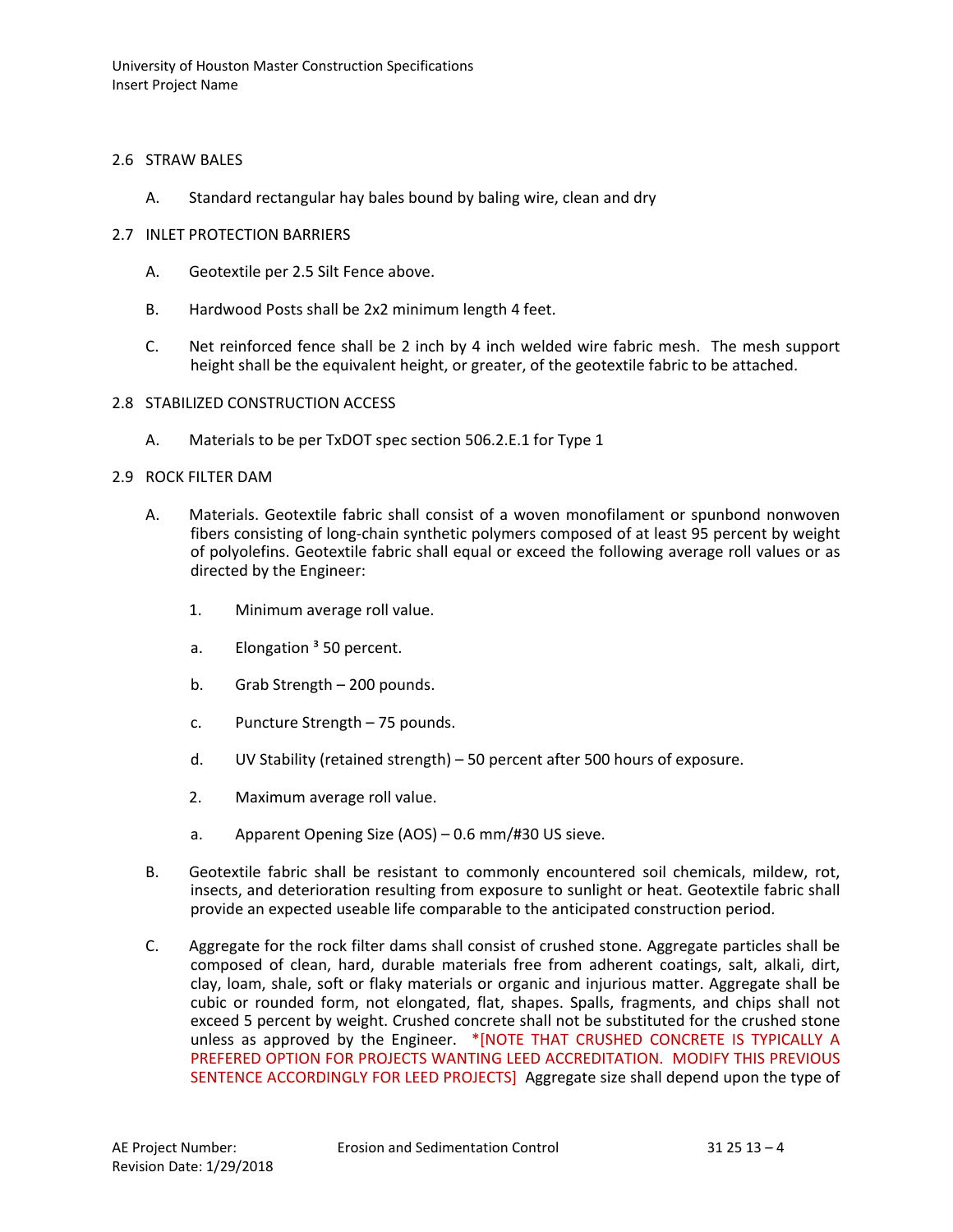rock filter dam specified in the construction plans. Aggregate size based on type of rock filter dam is as follows:

- 1. Type 1: 3 inches to 5 inches, open-graded.
- 2. Type 2: 3 inches to 5 inches, open-graded.
- 3. Type 3: 4 inches to 8 inches, open-graded.
- 4. Type 4: 3 inches to 5 inches, open-graded.
- D. Mesh is required for reinforced type rock filter dams. Mesh shall be 20 gauge galvanized double twisted hexagonal wire mesh with 1-inch diameter hexagonal openings. Mesh wire shall be zinc coated prior to being double twisted. Reinforcing spiral binders, lacing wire, and stiffeners shall be made of wire having the same coating material and same wire size as the wire mesh. Gabion wire baskets shall equal or exceed the requirements of the wire mesh.

#### PART 3 - EXECUTION

#### 3.1 GENERAL

- A. Protection
	- 1. Protect benchmarks, monuments, existing structures, existing fences, existing roads, existing sidewalks, existing paving, existing curbs, and other features indicated on Drawings to remain, or not indicated to be removed, from damage and displacement. If damaged or displaced, notify Engineer and correct defects as directed.
	- 2. Protect above and below grade utilities which are to remain.
- B. Preparation:
	- 1. Use all means necessary to control dust on and near the work, and on and near off-site storage, and spoil areas, if such dust is caused by performance of the work of this Section, or if resulting from the condition in which Project Site is left by Contractor.
	- 2. Moisten surfaces, as required, to prevent dust from being a nuisance to the public, neighbors, and concurrent performance of other work on Project Site.
- C. Install erosion control systems at the site's boundary at locations where stormwater runoff will leave the site prior to starting any clearing, stripping, or earthwork operations
- D. Minimize the time areas are to be exposed without vegetative cover.
- E. Properly dispose of solid waste, paints, solvents, cleaning compounds, etc.
- F. Store construction materials in designated areas away from drainageways and low areas.
- G. Provide portable toilets and properly dispose of sanitary sewage.
- H. Construct containment berms and utilize drip pans at fuel and liquid storage tanks and containers.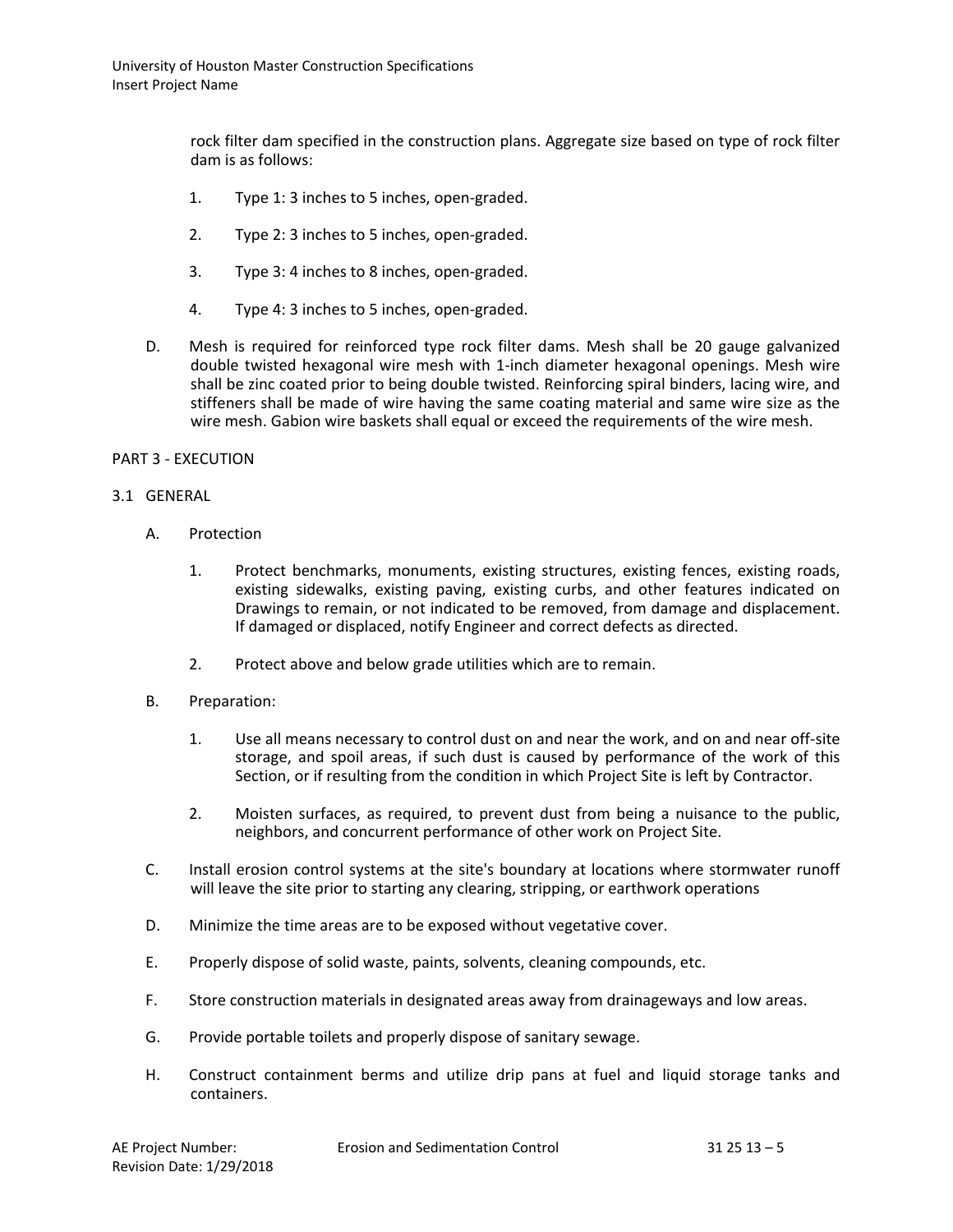## 3.2 INSTALLATION OF EROSION CONTROL DEVICES

- A. Install erosion control devices to protect adjacent and downstream properties from damage and pollution resulting from erosion caused by the work of this Contract.
	- 1. Implement erosion control measures indicated on drawings and additional erosion control measures necessary to prevent damage to adjacent and downstream properties.
- B. Install silt fence located along perimeter of site or grading limits immediately following site clearing operations specified under Division 31 Section 31 11 00 Clearing and Grubbing.
	- 1. Install silt fence fabric from a continuous roll for the length of the silt fence whenever possible to minimize the number of joints.
		- a. Create joints in fabric by securely fastening fabric at the support post with overlap extending to the next post.
	- 2. Drive support post into ground not less than 18 inches.
	- 3. Excavate a 4 inch wide by 4 inch deep trench on up-slope side of silt fence.
	- a. Line trench with silt fence fabric material.
	- b. Backfill trench with soil or gravel.
- C. Install straw bale fence at completion of grading operations in affected area as indicated on drawings.
	- 1. Install erosion control devices at storm sewer inlets immediately after completion of the storm sewer.
	- 2. Place straw bales in a single row, lengthwise on the contour, and embedded 4 inches into soil.
	- 3. Secure each individual bale in place by stakes or reinforcement bars driven through bales into the ground to a depth of not less than 18 inches.
- D. Install inlet protection barriers at curb inlets and at area inlets.
- E. Install straw bale fences as ditch checks in drainage ditches.
- F. Install Stabilized Construction Access per TxDOT specification 506.4.C.5.
- G. Rock filter dams shall be installed so as to prevent downstream deposition of sediment and debris from the construction site. Rock filter dams shall be constructed to meet the following criteria:
	- 1. Type 1:
		- a. Non-reinforced.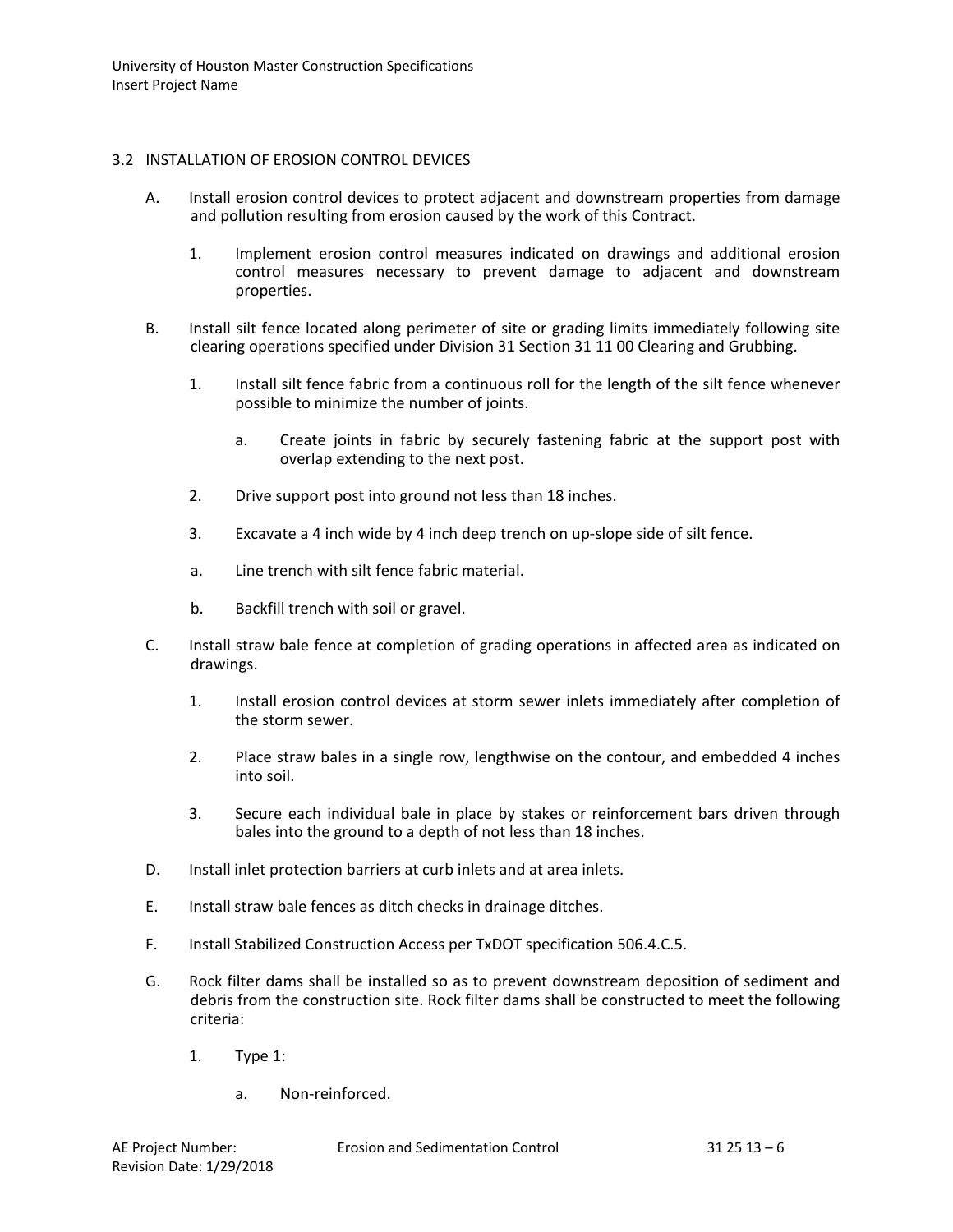- b. Height: 18-24 inches
- c. Top width: 2 feet minimum.
- d. Upstream and downstream side slope of dam: 2:1 maximum.
- e. Open graded aggregate 3-5 inches.
- 2. Type 2:
	- a. Reinforced with wire mesh.
	- b. Height: 18-36 inches.\
	- c. Top width: 2 feet minimum.
	- d. Upstream and downstream side slope of dam: 2:1 maximum.
	- e. Open graded aggregate 3-5 inches.
- 3. Type 3:
	- a. Reinforced with wire mesh.
	- b. Height: 36-48 inches.
	- c. Top width: 2 feet minimum.
	- d. Upstream and downstream side slope of dam: 3:1 maximum.
	- e. Open graded aggregate 4-8 inches.
- 4. Type 4:
	- a. Reinforced in a gabion wire basket.
	- b. Height: 30 inches minimum.
	- c. Top width: 2 feet minimum.
	- d. Upstream and downstream side slopes of dam: none specified.
	- e. Open graded aggregate 3-5 inches.
- 5. The separation geotextile fabric and wire mesh shall be sized and placed in accordance with the rock filter dam detail and as specified by the type of rock filter dam shown in the construction plans. The separation geotextile fabric may be omitted only as approved by the Engineer. The separation geotextile fabric and wire mesh shall be securely staked with wooden or metal stakes to the bottom and side slopes of the ditch or channel prior to aggregate placement. Sack gabions for Type 4 rock filter dams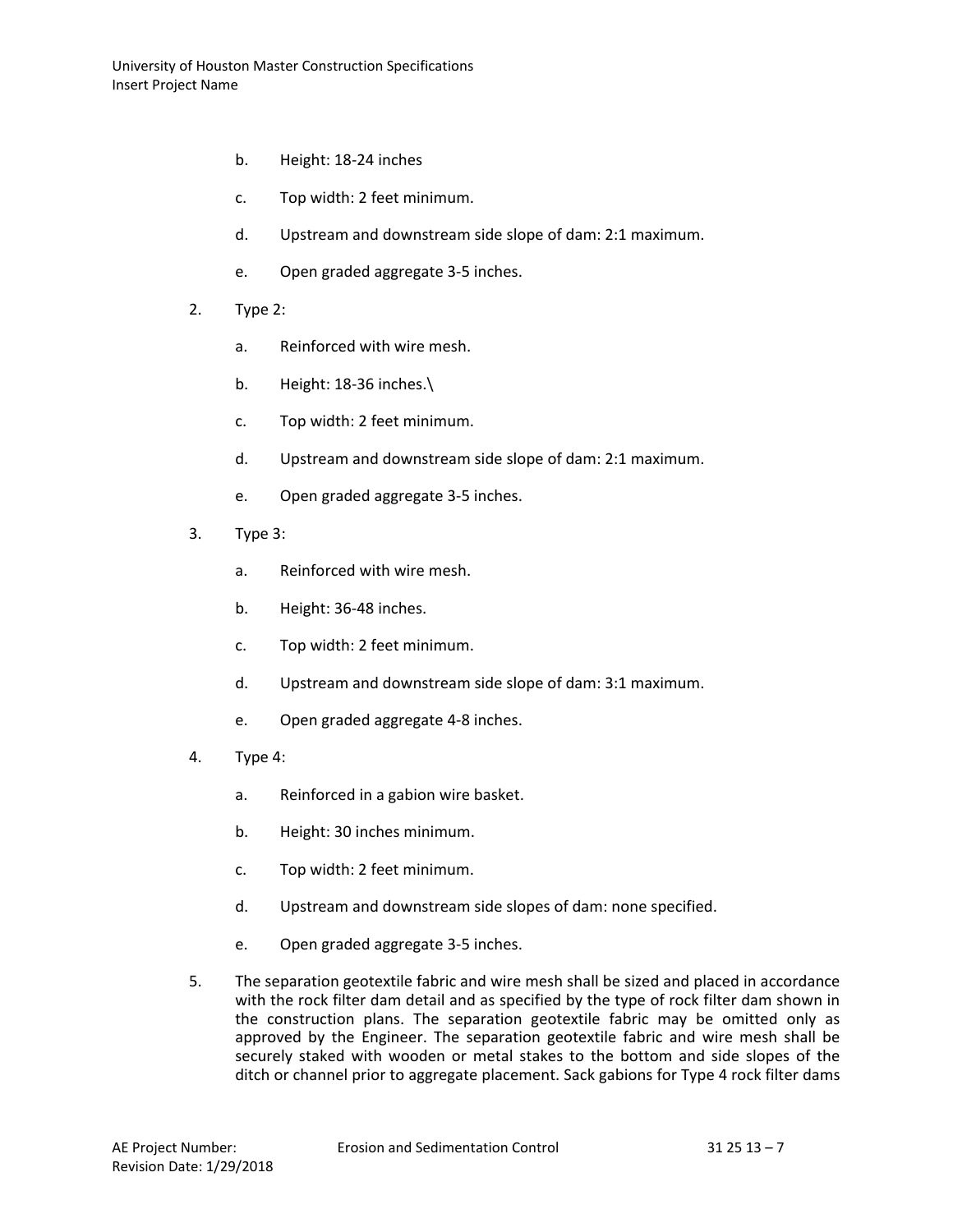shall be securely staked with wooden or metal stakes to the bottom and side slopes of the ditch or channel, as well.

- 6. Aggregate fill shall be placed to the width, length, height and slopes in accordance with this specification and the rock filter dam detail and as specified by the type of rock filter dam shown in the construction plans. The height of the dam shall be measured vertically from the existing ground to the top of the filter dam. The length of the dam shall be measured across the top centerline of the dam from embankment to embankment and includes the additional length embedded into the embankment. Width of the dam shall be measured along the top face of the dam.
- 7. Wire mesh shall be folded upstream side over the aggregate fill and tightly secured to itself on the downstream side using wire tires. Hog rings may be substituted for wire ties.
- 8. Additional aggregate fill or gravel bags shall be placed and secured at the embedded section to prevent low flows from short circuiting the dam at the adjacent dirt embankment area.
- 9. The Contractor shall be responsible for periodic reshaping, repairing, and maintaining of rock filter dams as directed by the Engineer.
- 10. The Contractor is responsible for removal and proper disposal of sediment and debris from the rock filter dam. Removed sediment and debris shall not be allowed to flush into the storm sewer system, waterways, jurisdictional wetlands, or onto adjacent properties. Sediment deposits shall be removed before they reach one-third of the height of the dam. Uncontaminated sediment can be placed at the project spoil site or, if properly handled, spread out to supplement fill requirements. If sediment has been contaminated, then it shall be disposed of in accordance with the applicable federal, state, and local regulations. Offsite disposal shall be the responsibility of the Contractor. Contractor is encouraged to reuse aggregate and wire mesh if remaining materials meet original spec requirements.

## 3.3 EROSION CONTROL SEEDING

- A. Exposed fill and stockpile areas shall be protected from windborne erosion if the phasing of the construction operations is anticipated to leave the exposed fill and stockpile areas unattended for 6 weeks or more. At completion of stockpiling operations, stockpiles shall be shaped and graded to drain. Provide a layer of mulch to all sides of the stockpile to protect the stockpile from windborne erosion.
- B. Areas designated on the drawings to be seeded shall be seeded in accordance to the Texas Department of Transportation Standard Specifications, Item 164, titled "Seeding for Erosion Control". Broadcast seeding method shall be used as described in TxDOT, Item 164.4 unless otherwise instructed.
- C. Areas to be seeded with slopes steeper than 10H:1V shall also utilize a soil retention blanket as specified in TxDOT Item 169 Soil Retention Blanket.

#### 3.4 TEMPORARY SWALES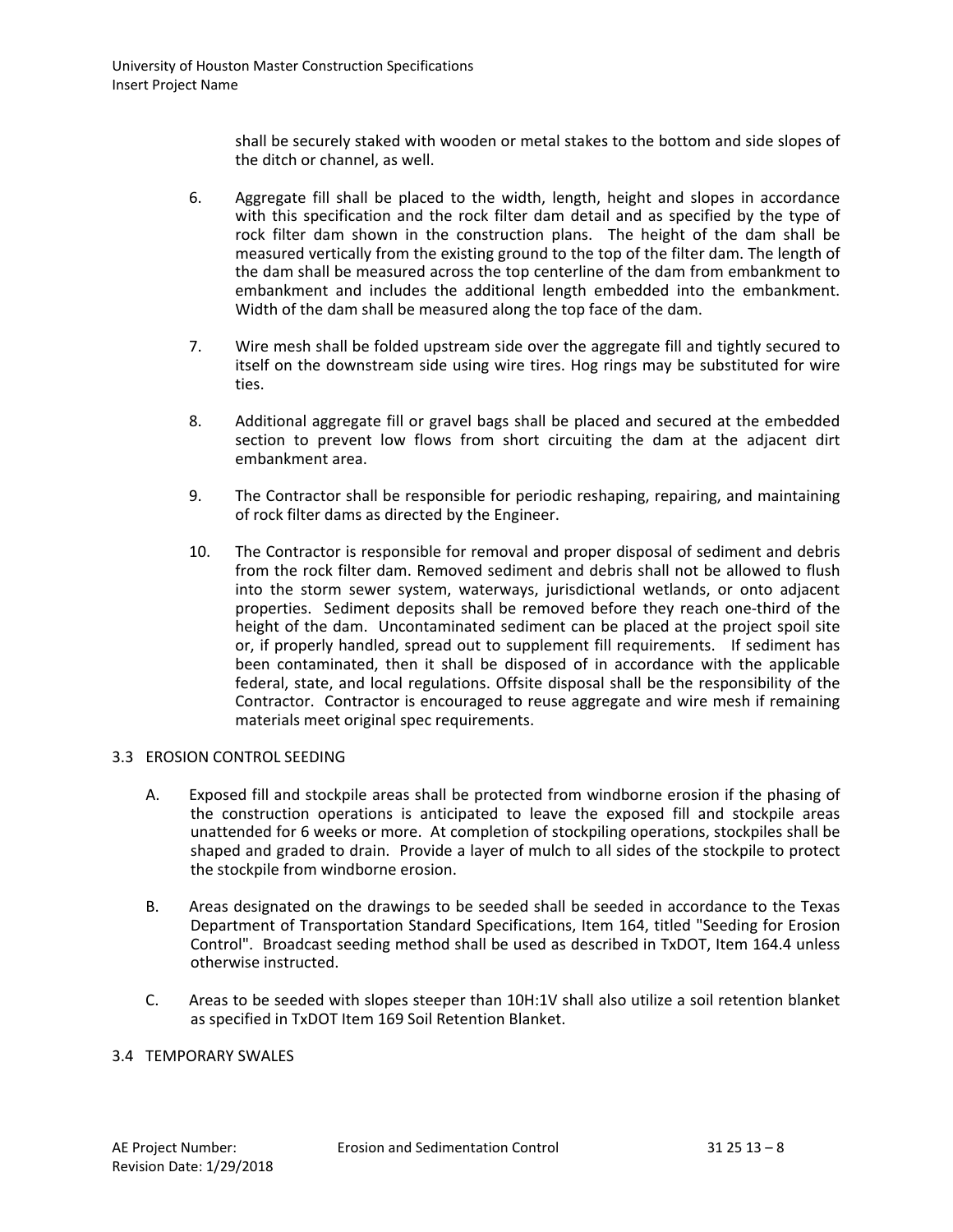- A. Temporary drainage swales shall be provided as required to carry drainage away from the work area to an approved outfall point.
- B. Unless otherwise shown on the drawings, swales shall be earthen "V" shaped channels graded to a sufficient depth and slope to carry the anticipated runoff, but at least two (2) feet deep with a slope of 0.1%.
- C. Swales not designated to remain in place at the completion of the contract shall be cleaned of any muck, debris and other unsuitable material and filled with approved fill before final grading operations begin.
- D. Swales shall have erosion control barriers as required in these specifications.

#### 3.5 FILL AND CUT SLOPES

- A. Fill slopes in all cases shall be no steeper than 3:1 unless specifically stated on the plans or approved by the Owner's Geotechnical engineer.
- B. When cut slopes exceed 2:1 for depths over three (3) feet, proper bracing and shoring per OSHA requirements shall be used and maintained.
- C. For permanent slopes, cut or fill, between 2:1 and 10:1, erosion protection shall be provided with hydromulching seeding, sodding, or other method as approved.
- D. Where cut slopes of more than 5 feet deep, extend more than 100 feet in length, contractor shall provide a backfill drain at the top of the slope to ease in drainage and erosion control.

#### 3.6 SEDIMENTATION BASINS

- A. Sedimentation ponds shall be provided when designated on the plans.
- B. All drainage from cleared areas shall be routed through the sedimentation basin.
- C. Contractor will be responsible for the operation and maintenance of the pond during construction.

#### 3.7 MAINTENANCE

- A. Check all erosion control measures after each rainfall event to ensure that they are in proper working order.
	- 1. Immediately restore all measures to installed condition.
	- 2. During the course of construction all temporary swales constructed for this contract shall be maintained so as to allow proper drainage from the construction area. Before Contractor leaves the site at the end of construction, all temporary swales must be reworked to meet final conditions as set forth in the drawings and specifications.
	- 3. The Contractor shall assure that all subwork with other contractors at the site understand the importance of the erosion control features. The Contractor shall require all subcontractors to respect the function of the erosion control features and enlist their coordination in maintaining existing swales and ditches.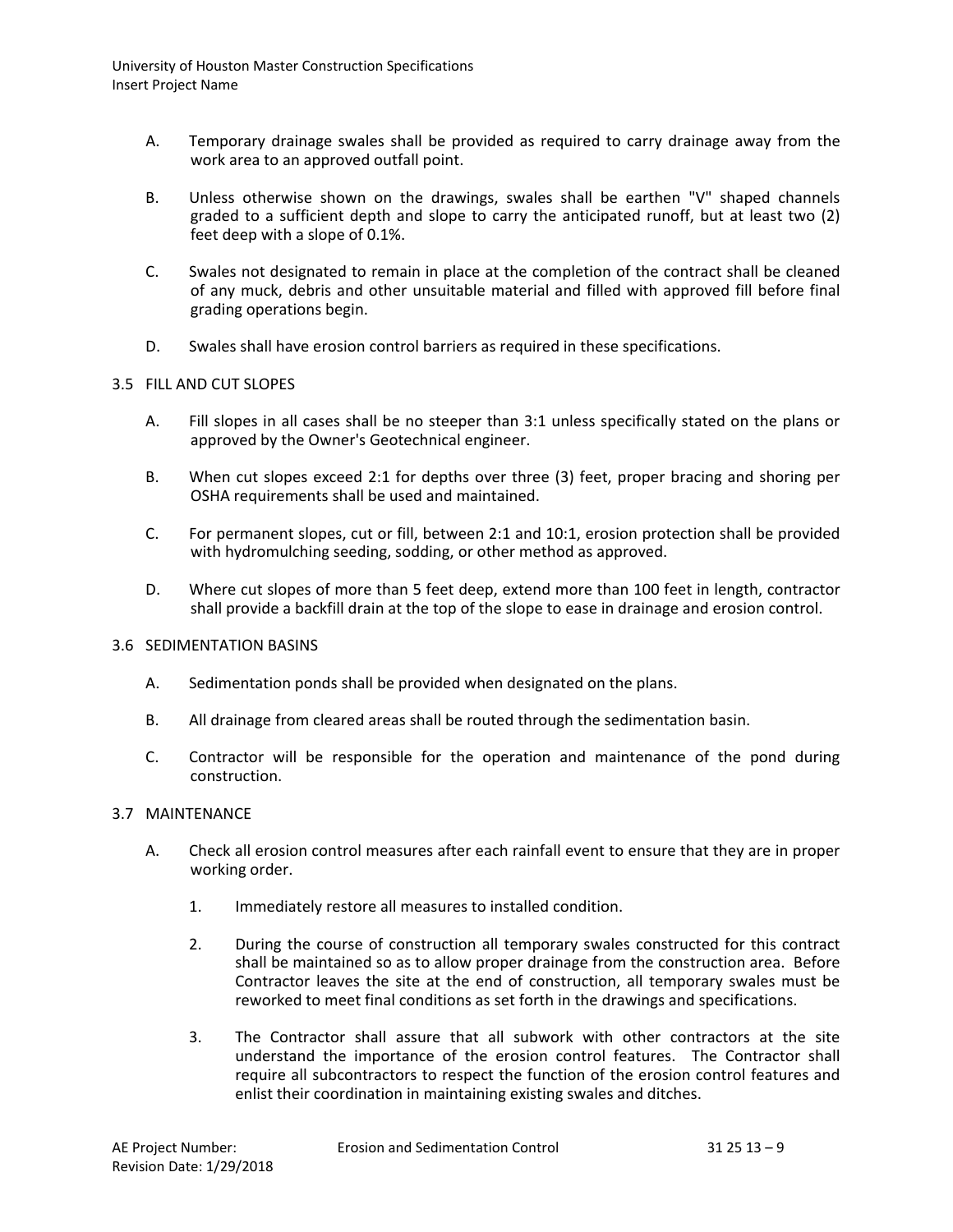- B. Inspect silt and straw bale fences at least once a week.
	- 1. Immediately replace damaged portions of the silt fences, including portions which have collapsed, contain tears, have decomposed, or have become ineffective.
	- 2. Remove sediment deposits, as necessary, to provide adequate sediment storage and to maintain the integrity of fences. Dispose of accumulated sediment by spreading over upland areas of the site.
- C. Maintain erosion control devices in place, as specified, until completion of the work of this Contract.
	- 1. At completion of work, inspect all systems, make necessary repairs, remove and dispose of all accumulated sediment, and turn completely operable systems over to Owner for continued maintenance.
- D. Where necessary for equipment and vehicular access to the work areas, adequately sized culverts shall be installed and maintained to provide the access without disturbing the site drainage.
- E. Sedimentation Basins.
	- 1. Contractor shall be responsible for maintaining the pond and the outfall and sediment retarding structure in good working condition throughout the time the pond is to be in operation.
	- 2. When sediment and debris fill the pond to over one third (1/3) its designed capacity, the pond shall be cleaned out.
	- 3. The sediment from the clearing operation shall be stockpiled with like materials per Specification 31 11 00 Clearing and Grubbing. If the material is found to not meet the stockpiling requirements listed in 31 11 00, they must be removed from the site as described in 31 11 00.

# 3.8 INSPECTIONS

- A. Inspect all erosion control systems and devices at least once every seven calendar days.
- B. Inspect all erosion control systems and devices within 24 hours of the end of any storm which results in precipitation of 1/2 inch or more.
- C. During inspections, locations where stormwater leaves the site shall be inspected for evidence of erosion or sediment deposition.
- D. Correct deficiencies within three calendar days.
- E. Complete a report of each inspection. Report shall contain the following minimum information:
	- 1. Inspector's name